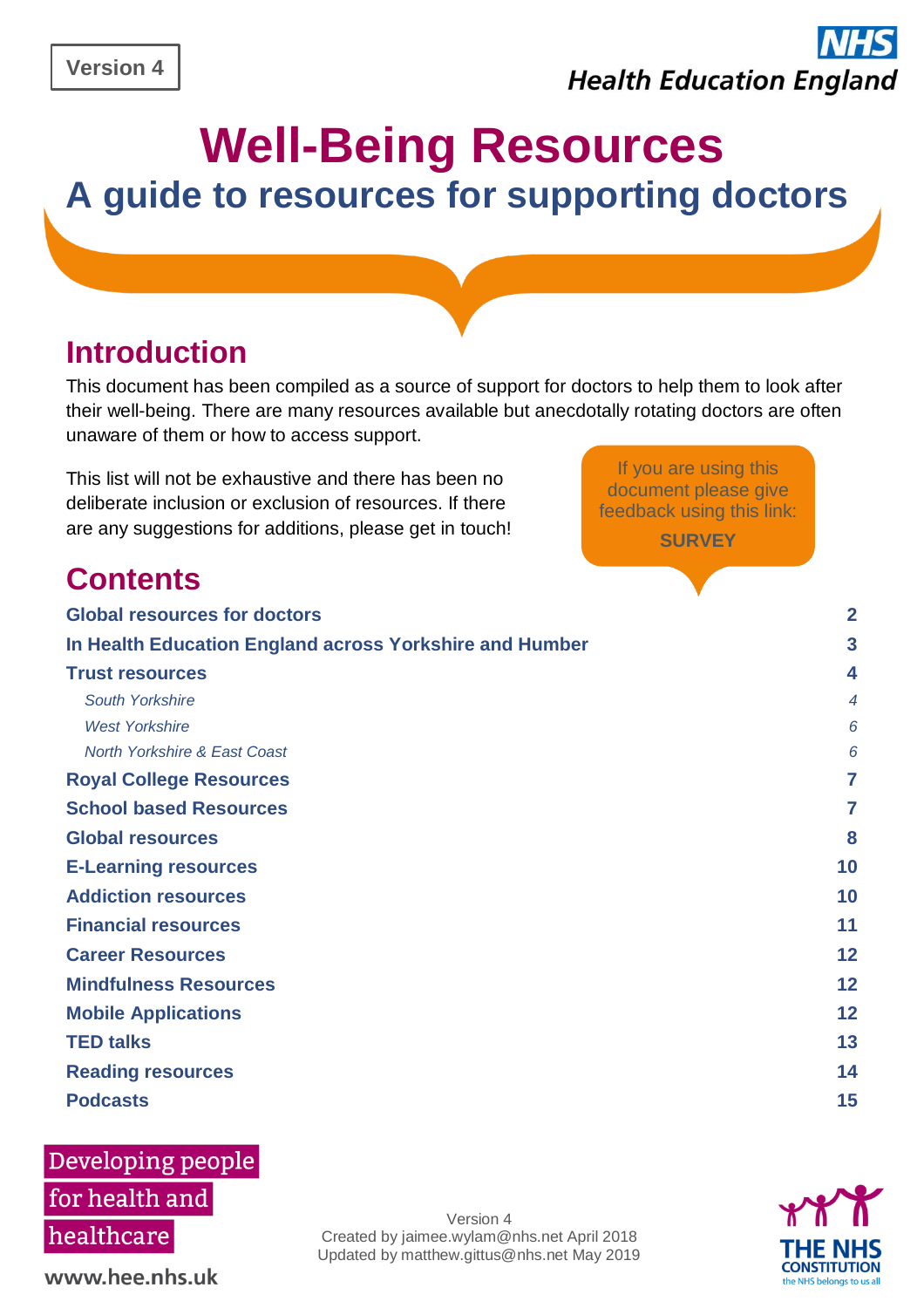### <span id="page-1-0"></span>**Global resources for doctors**

### Tea and Empathy

<https://www.facebook.com/groups/1215686978446877/permalink/1384844538197786>

- An online forum community of health practitioners who provide support
- Search Facebook or Twitter for Tea and Empathy

#### BMA Counselling and advice service

[https://www.bma.org.uk/advice/work-life-support/your-wellbeing/bma-counselling](https://www.bma.org.uk/advice/work-life-support/your-wellbeing/bma-counselling-and-doctor-advisor-service)[and-doctor-advisor-service](https://www.bma.org.uk/advice/work-life-support/your-wellbeing/bma-counselling-and-doctor-advisor-service)

- 24 hour a day confidential help line run by counsellors
- Offers up to 6 structured telephone or video counselling sessions

#### BMA Doctors advise service

[https://www.bma.org.uk/advice/work-life-support/your-wellbeing/bma-counselling](https://www.bma.org.uk/advice/work-life-support/your-wellbeing/bma-counselling-and-doctor-advisor-service)[and-doctor-advisor-service](https://www.bma.org.uk/advice/work-life-support/your-wellbeing/bma-counselling-and-doctor-advisor-service)

Telephone access to speak to a doctor about distress or difficulty. You will be given details and availability of a doctor to telephone. They do not do crisis response or offer diagnosis or treatment

#### BMA well-being page

<https://www.bma.org.uk/advice/work-life-support/your-wellbeing>

Range of services and information to support doctors

### Doc Health

#### <https://www.dochealth.org.uk/where-we-can-help>

- A not for profit service offering psychotherapeutic intervention to doctors across the UK
- The service is based in London, but after an initial consultation, appointments can be carried out via Skype or Facetime
- They offer up to six sessions of 1 to 1 support by a consultant psychiatrist. The service is costed based on grade
- At the time of writing a consultation for a trainee of any grade is free with follow up sessions costing £50 each
- At the time of writing a consultation for a GP or consultant is £50 with follow up sessions costing £90 each

### Doctors Support Network

<http://www.dsn.org.uk/>

- A charity run by volunteers which provides a peer support network for doctors and medical students with mental health problems including stress, burnout, anxiety, depression, psychosis and eating disorder
- Free service which relies on donations
- They have an online forum, events and online articles available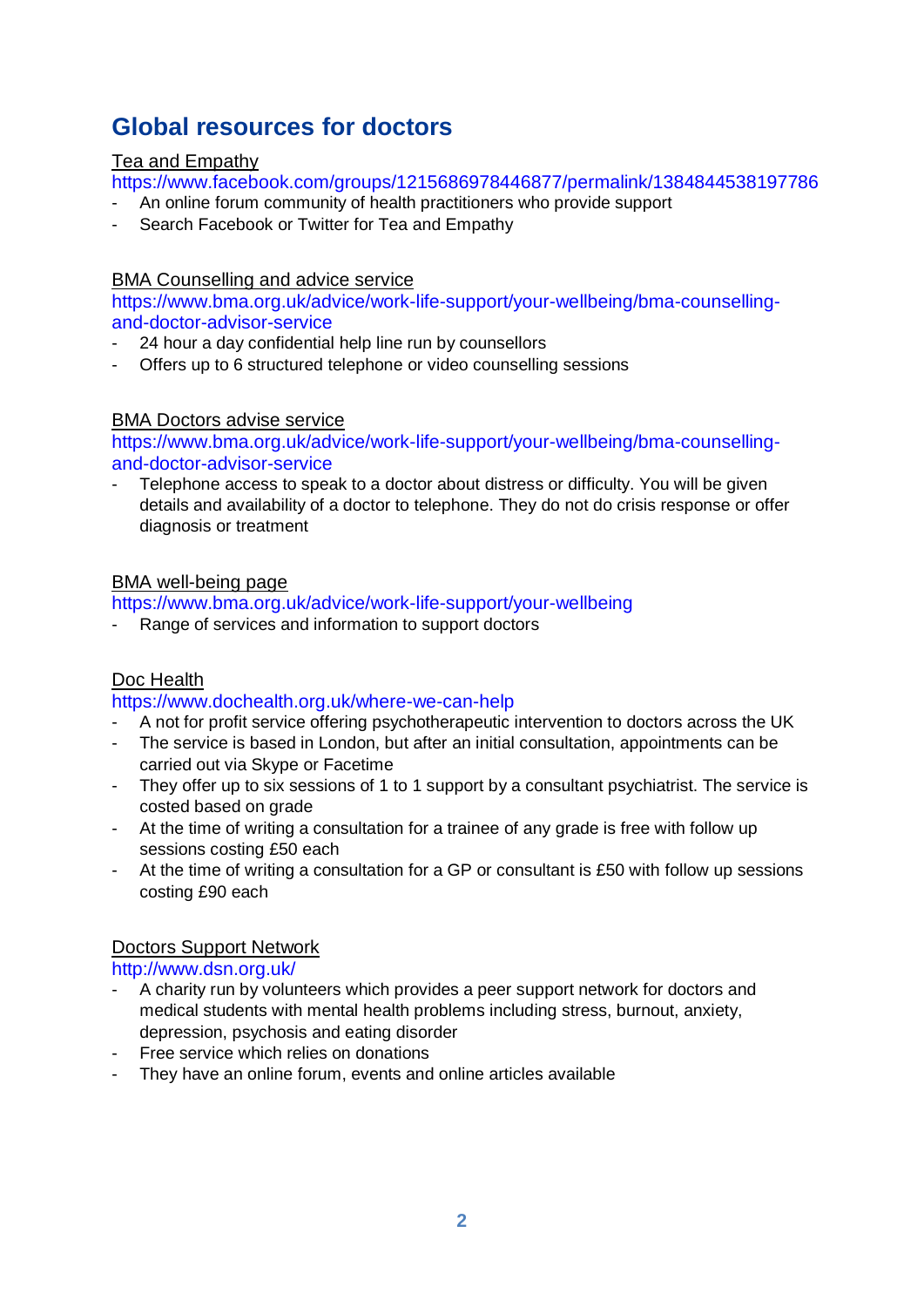### Medical Forum

### <http://www.medicalforum.com/>

- A website with a focus on medical career planning which also covers burnout and exercises to consider our work life balance

### Disabled Doctors Network

<https://www.disableddoctorsnetwork.com/contact-us>

- Information and resources for doctors with chronic health conditions, ill health or disability

### GP Health Service

### <http://gphealth.nhs.uk/>

- Confidential service for GPs or GP trainees which provides mental health support, including stress, depression and addiction
- Does not provide secondary care level mental health support
- Accessed via email or telephone

### HOPE

#### <http://www.hope4medics.co.uk/homepage.php>

A website for doctors with disability or chronic health conditions

### NHS Practitioner Health Programme

<http://php.nhs.uk/>

- A service for doctors and dentists with physical or mental health problems.
- Accessed via telephone
- However, this is a London based service which requires payment for out of London doctors or trainees

### The Louise Tebboth Foundation

<http://www.louisetebboth.org.uk/>

A website which aims to support doctor well-being and families of doctors who are bereaved due to death by suicide

### **In Health Education England across Yorkshire and Humber**

### Human Factors

Enhancing human factors one day inter-professional staff training

[https://www.yorksandhumberdeanery.nhs.uk/learner\\_support/generic\\_skills\\_courses](https://www.yorksandhumberdeanery.nhs.uk/learner_support/generic_skills_courses)

- Facilitated by the Faculty of Human Factors
- Available in Sheffield and Leeds
- Can book onto course independently via online site
- Accept bookings from doctors of all grades

### Coaching

<http://www.yorksandhumberdeanery.nhs.uk/education/coaching/faqs/>

- Coaches are available across Y&H to support trainees
- This service is appropriate for all trainees, four funded sessions available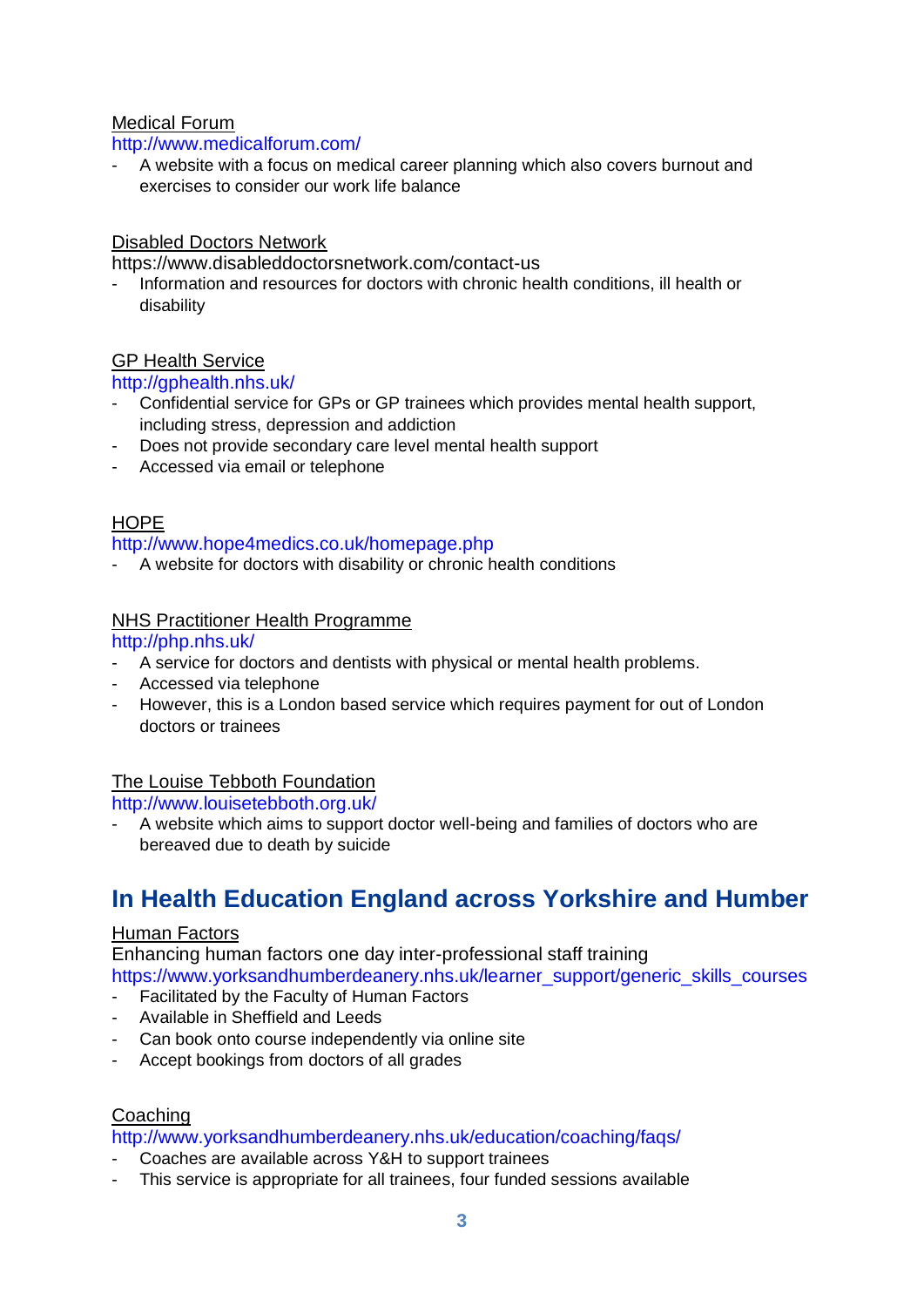### Trainee Support Services

Take Time

[https://www.yorksandhumberdeanery.nhs.uk/learner\\_support](https://www.yorksandhumberdeanery.nhs.uk/learner_support)

- A Leeds based psychological service for doctors which accepts trainees from across Yorkshire and the Humber
- Self-referral

### Workplace Well-being

<https://shsc.nhs.uk/working-for-the-trust/workplace-wellbeing/>

- A Sheffield based counselling service for doctors
- Self-referral

### Second Victim Support website

<http://secondvictim.co.uk/>

- Collection of short case stories and resources for healthcare professionals involved in a significant incident

### <span id="page-3-0"></span>**Trust resources**

In order to access trust-based resources it is advisable to contact occupational health or look on the trust intranet/course booking system.

The below list does not include all trusts, the lists given are not exhaustive and available resources are likely to change regularly.

Please see these lists as possible available resources.

### <span id="page-3-1"></span>**South Yorkshire**

Sheffield Health and Social Care Trust

- Alcohol Support through START services
- Chaplaincy Service [chaplains@shsc.nhs.uk](mailto:chaplains@shsc.nhs.uk)
- Employee Physiotherapy Service [physiotherapyreferral@shsc.nhs.uk](mailto:physiotherapyreferral@shsc.nhs.uk)
- Mental health and wellbeing support through IAPT Service
- Schwartz Rounds contact Diane Crooke
- Smoking Cessation advice [smokefree@shsc.nhs.uk](mailto:smokefree@shsc.nhs.uk)
- Staff Mental Health Support Group
- BME support
- Coaching Service
- Physical health initiatives e.g. boot camp, running groups, body balance
- Mindfulness sessions available

### Sheffield Teaching Hospitals Trust

Access the Health and Well-being Intranet page on a trust computer.

- Employee Psychological support service (EPSS)
- Staff physiotherapy service
- Health checks in occupational health
- Free access to the headspace app for all staff (contact [staffengagement@sth.nhs.uk](mailto:staffengagement@sth.nhs.uk))
- Mindfulness sessions run by the chaplains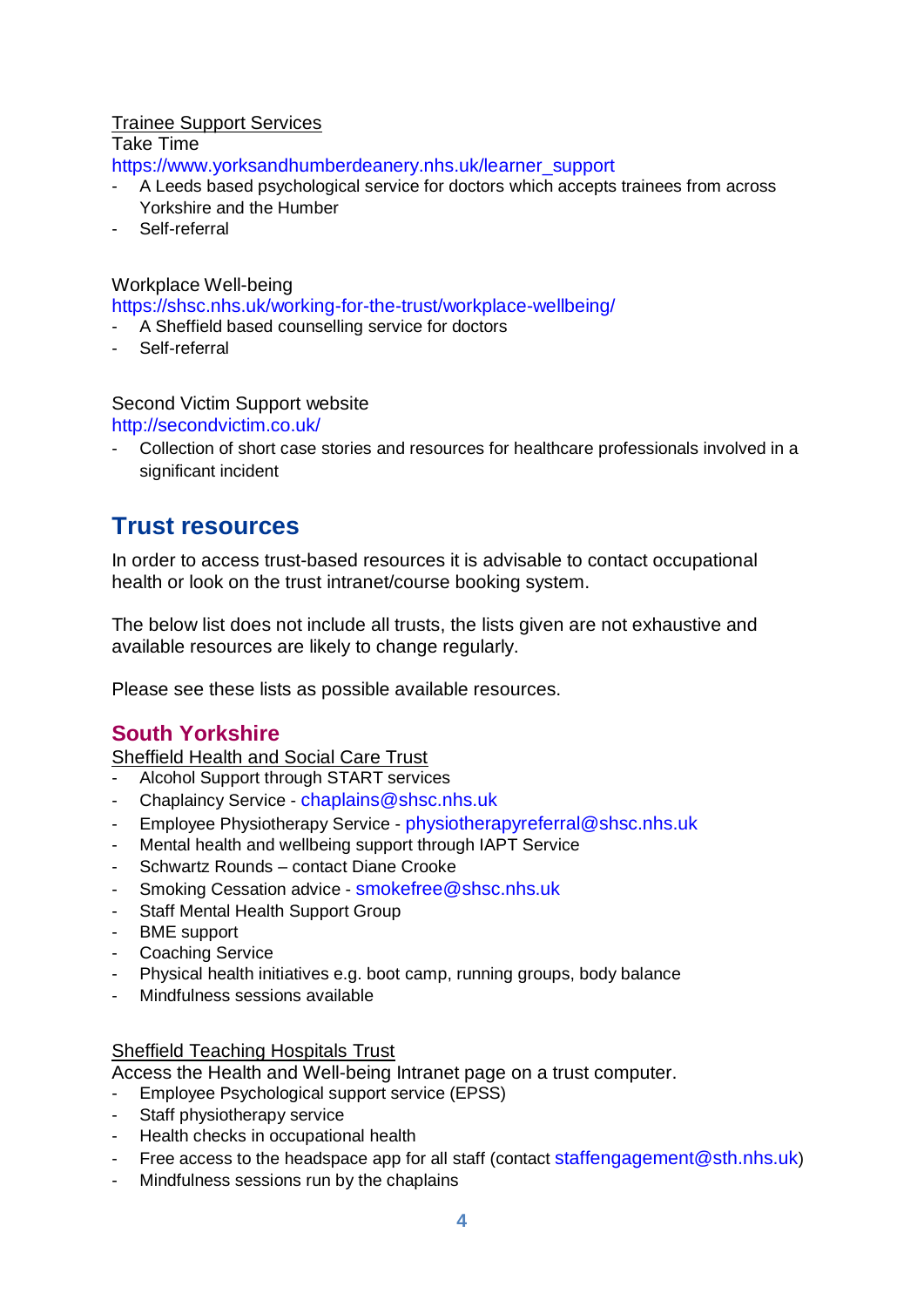- Financial wellbeing support through Sheffield Credit union
- Staff benefits at some local gyms
- Bikes on salary sacrifice
- Salary sacrifice for child care fees.
- Introduction to personal resilience talks i.e tips to help staff look after themselves
- Preparing for retirement talks (enrol on ESR)
- Alcohol and drug support
- Sleep hygiene advice
- Chaplaincy service

### Rotherham NHS Foundation Trust

- Mindfulness sessions weekly in the hospital library
- One day mindfulness compassion course
- Cycle to work scheme
- Staff exercise classes such as Zumba and Yoga
- Intermittent staff financial well-being sessions
- Courses such as anxiety management, self-esteem, self-care and mindfulness.

#### Doncaster and Bassetlaw Teaching Hospitals NHS Foundation Trust

- A health and well-being policy for staff
- A health and wellbeing service
- A health and wellbeing library
- Offer specific training to staff on conflict resolution, dealing with violence and aggression and dealing with difficult phone calls.

### HELP Health and Wellbeing Service

[www.dbh.helpeap.com](http://www.dbh.helpeap.com/) [www.dbh.wellbeingzone.co.uk](http://www.dbh.wellbeingzone.co.uk/)

- A unique web based and mobile app health management resource
- Self-referral
- Sign up and enter code: DBH1
- Contact Details 0800 028 8761

Doncaster Health and Well-being Library

<https://www.dbth.nhs.uk/services/library-services/health-wellbeing-library-services/>

- A library of books helpful for health and well-being
- At Doncaster Royal Infirmary

### Rotherham Doncaster and South Humber NHS Foundation Trust (RDASH)

[https://www.rdash.nhs.uk/about-us/work-for-us/why-work-for-us/professional](https://www.rdash.nhs.uk/about-us/work-for-us/why-work-for-us/professional-support-for-you/)[support-for-you/](https://www.rdash.nhs.uk/about-us/work-for-us/why-work-for-us/professional-support-for-you/)

- Multi-professional preceptorship programme
- Structured transition for newly registered practitioners requiring a period of support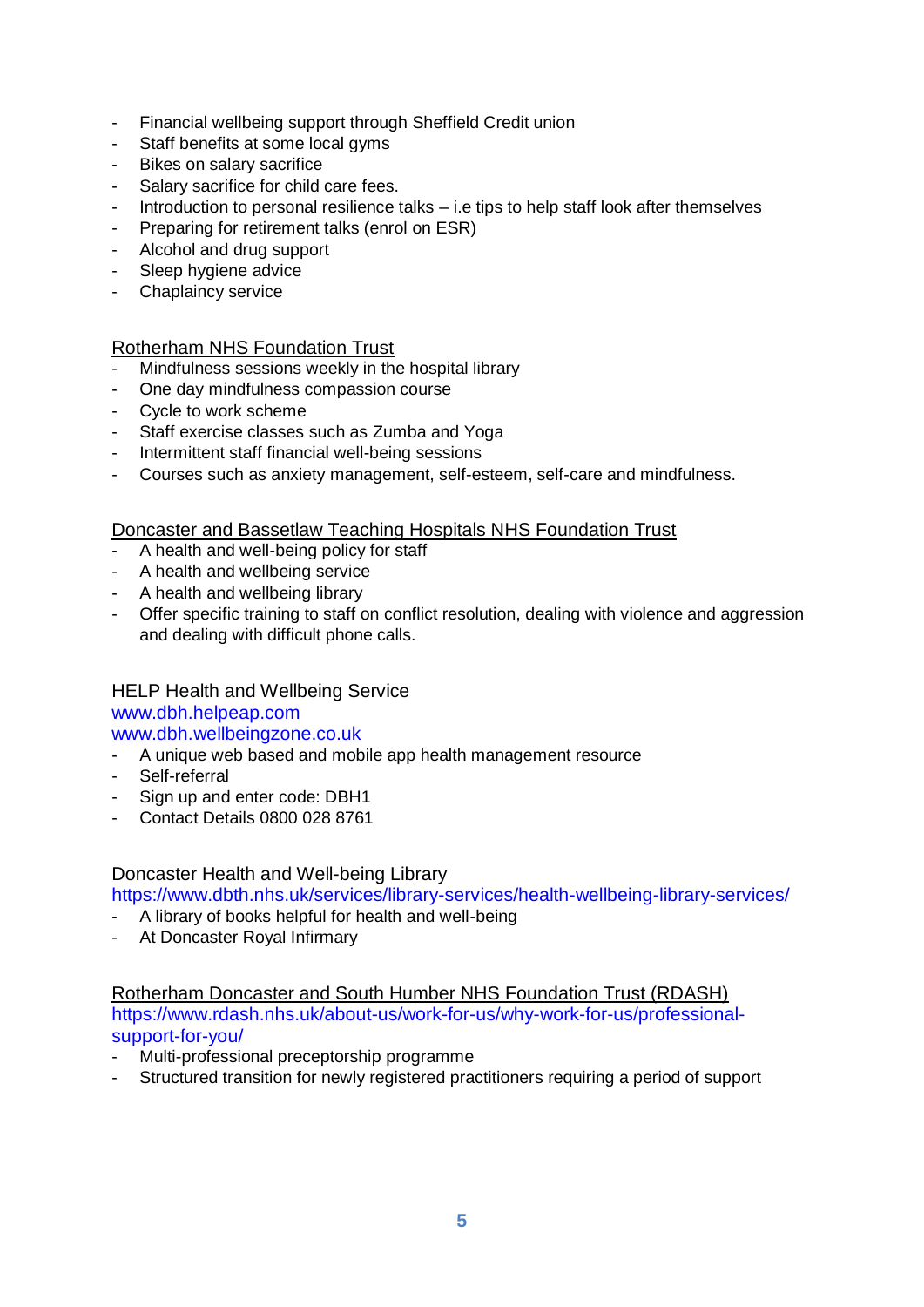### Barnsley Hospital NHS Foundation Trust

<http://www.barnsleyhospital.nhs.uk/health-professionals/occupational-health/>

- Occupational Health Department including occupational health nurses and counsellors trained in stress management and PTSD
- Eye Movement Desensitization Reprocessing (EMDR) available for PTSD
- Workplace meditation

### <span id="page-5-0"></span>**West Yorkshire**

Leeds Teaching Hospitals NHS Trust

- Employee Assistant Programme (24/7 counselling) 0800174319
- LTHT Wellbeing Zone [www.ltht.wellbeingzone.co.uk](http://www.ltht.wellbeingzone.co.uk/)
- Staff counselling via self-referral on occupational health page of intranet or calling 01132065515
- Physiotherapy via occupational health page of intranet
- Podiatry services via telephone ext 64375 or 65524
- Gym on site available at reduce rates (leedsth-tr.healthandfitness@nhs.net)
- Health Trainer on site each Wednesday at St James Hospital ([Saskia.fisher@healthforall.org.uk](mailto:Saskia.fisher@healthforall.org.uk))
- Staff wellbeing team [care.services@nhs.net](mailto:care.services@nhs.net) or 0113 206 4060

South West Yorkshire Partnership NHS Foundation Trust

- Occupational health service, including fast track physiotherapy and support for work related stress
- Staff retreats
- Urban retreats (one day including mindfulness)
- Mindfulness lunch time sessions
- Trust confidential staff counselling service available by self-referral.

### Mid Yorks NHS Trust

- Schwartz Round
- Trust well-being service (contact occupational health)
- A "Tell Sarah" email process for reporting on good and bad aspects of the job.
- A Consultant led mentorship scheme with mentors available to trainees (contact Andrew Jackson)

### <span id="page-5-1"></span>**North Yorkshire & East Coast**

Hull and East Yorkshire Hospitals NHS Trust

Developing resilience (replaced "I'm not stressed")

- 1-day face to face course
- Available to all staff
- Self-enrol via hey247 portal

#### **Meditation**

- 1- or 2-hour lunch time session
- At Hull Royal Infirmary or Castle Hill hospital Hull
- Available to all staff
- Self-enrol via hey247 portal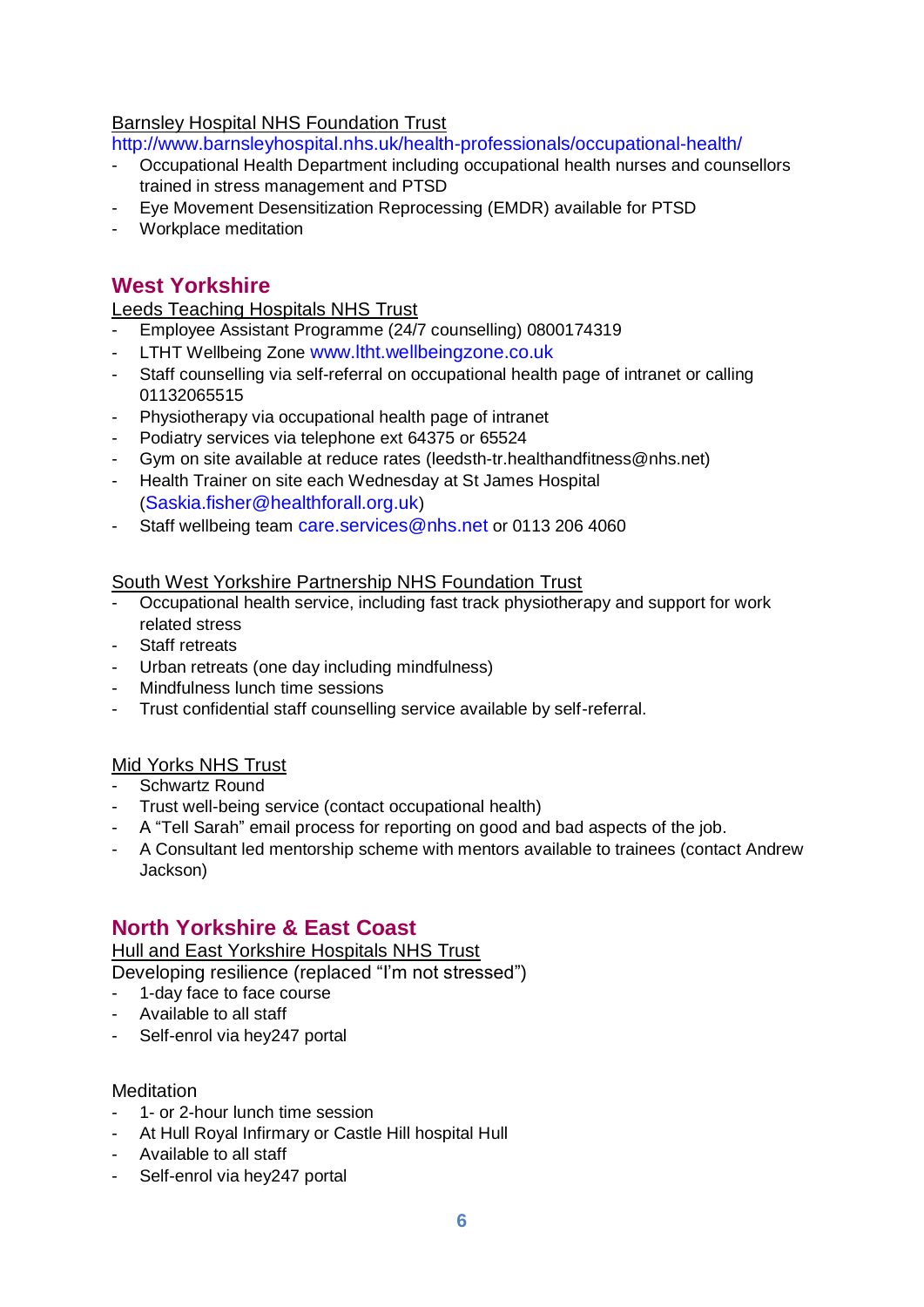Mindfulness based stress reduction (MBSR)

- 8-week online course
- Requires attendance at 1 face to face session of 2-4 hours
- Available at Hull Royal Infirmary or Castle Hill hospital Hull
- Self-enrol via hey247 portal

### <span id="page-6-0"></span>**Royal College Resources**

### Royal College of Psychiatry

Psychiatric Support Service

<https://www.rcpsych.ac.uk/members/psychiatristssupportservice.aspx>

A free service for psychiatrists of all grade accessed via telephone in office hours

### Royal College of Physicians

Mentor service

<https://www.rcplondon.ac.uk/education-practice/advice/want-be-mentored>

A free mentor service for members of the Royal College of Physicians

### Royal College of Surgeons

Surgeon to surgeon helpline

<https://www.rcseng.ac.uk/careers-in-surgery/csas/surgeon-to-surgeon-helpline/>

A free point of contact with another surgical colleague who can provide advice or signposting

### Royal College of Obstetrics and Gynaecology

Assertiveness at work

[https://www.rcog.org.uk/en/careers-training/resources--support-for-trainees/advice](https://www.rcog.org.uk/en/careers-training/resources--support-for-trainees/advice-and-support-for-trainees/assertiveness-at-work-advice-for-trainees-on-dealing-with-undermining/)[and-support-for-trainees/assertiveness-at-work-advice-for-trainees-on-dealing-with](https://www.rcog.org.uk/en/careers-training/resources--support-for-trainees/advice-and-support-for-trainees/assertiveness-at-work-advice-for-trainees-on-dealing-with-undermining/)[undermining/](https://www.rcog.org.uk/en/careers-training/resources--support-for-trainees/advice-and-support-for-trainees/assertiveness-at-work-advice-for-trainees-on-dealing-with-undermining/)

- RCOG have produced guidance for trainees relating to undermining/bullying in the workplace
- This is relevant to all trainees

### Advice for working during pregnancy

[https://www.rcog.org.uk/en/careers-training/resources--support-for-trainees/advice](https://www.rcog.org.uk/en/careers-training/resources--support-for-trainees/advice-and-support-for-trainees/working-during-pregnancy-advice-for-trainees/)[and-support-for-trainees/working-during-pregnancy-advice-for-trainees/](https://www.rcog.org.uk/en/careers-training/resources--support-for-trainees/advice-and-support-for-trainees/working-during-pregnancy-advice-for-trainees/)

- RCOG have produced guidance for trainees working while pregnant. This is relevant to all trainees

### <span id="page-6-1"></span>**School based Resources**

**Anaesthetics** Sheffield Committee of Anaesthetists in Training <https://sites.google.com/site/northtrentcat/>

- Provide social and educational welfare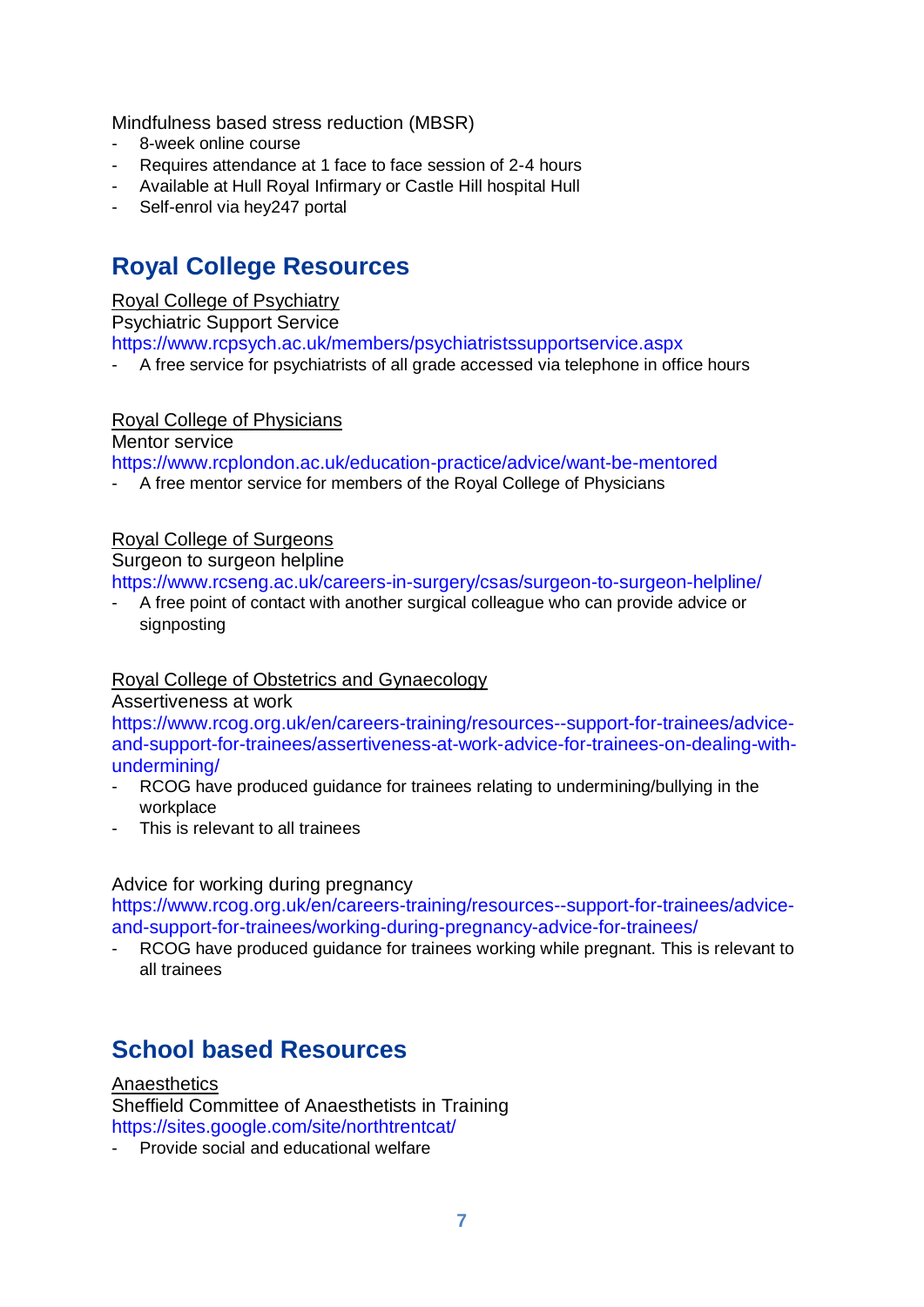### **Paediatrics**

M-PATHY

<https://www.medicaleducationleeds.com/jdf/m-pathy/>

- Mentoring service in Leeds offers mentors for paediatric trainees working in paediatrics via the junior doctor forum
- Offer Resilience training day for all ST1 and as an optional course for higher trainees

### Public Health

Buddy System

[https://www.yorksandhumberdeanery.nhs.uk/public\\_health/school/support\\_during\\_tr](https://www.yorksandhumberdeanery.nhs.uk/public_health/school/support_during_training) [aining](https://www.yorksandhumberdeanery.nhs.uk/public_health/school/support_during_training)

- Each new registrar is paired with an existing registrar at a later stage of training who will act as a buddy or mentor

### <span id="page-7-0"></span>**Global resources**

### **IAPT (Improving access to psychological therapies)**

Each area will have an IAPT service or similar. Below are details of services in Leeds, Sheffield and Hull and examples of the type of support they can offer. To get details of other local services simply google 'area name' followed by IAPT, e.g. Barnsley IAPT. IAPT is available, often via self-referral, across the region for all (not just health care staff).

### Yorkshire-wide

Silver Cloud health

<https://www.silvercloudhealth.com/uk>

- An online therapy programme designed to help with stress, anxiety, low mood and depression
- Self-referral via telephone. Must have a telephone appointment with an IAPT worker to ensure this is suitable

IAPT Sheffield

Self Help resources <http://iaptsheffield.shsc.nhs.uk/how-can-i-access-self-help/>

- Access via the webpage
- Includes stress management and poor sleep booklets

Stress Control Course

<http://iaptsheffield.shsc.nhs.uk/stress-control/>

- 6 sessions (each lasting 1.5 hours)
- Self-register online via IAPT website

IAPT Leeds

Online resources

<https://www.leedscommunityhealthcare.nhs.uk/iapt/resources/>

- Including relaxation exercises such as abdominal breathing and muscle relaxation.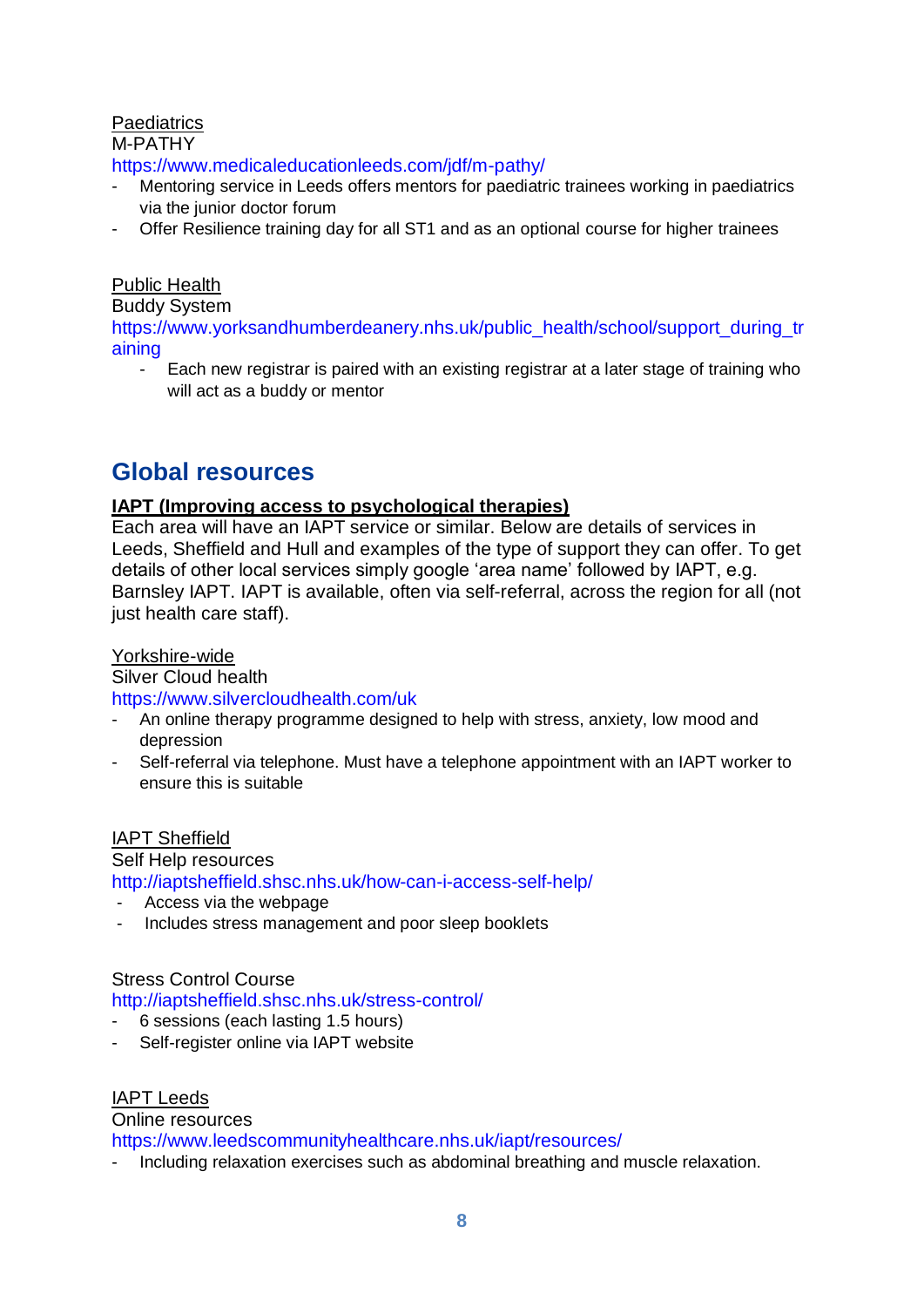### Stress control course

[https://www.leedscommunityhealthcare.nhs.uk/iapt/what-can-i-expect1/stress](https://www.leedscommunityhealthcare.nhs.uk/iapt/what-can-i-expect1/stress-control-courses/)[control-courses/](https://www.leedscommunityhealthcare.nhs.uk/iapt/what-can-i-expect1/stress-control-courses/)

- A 2-hour class to learn about stress and coping strategies

### Let's Talk Hull

Stress control group

<http://www.letstalkhull.org.uk/pages/stress-control>

- 4-week psychoeducation course
- Self-referral via telephone or email

### Assessment appointment

<http://www.letstalkhull.org.uk/>

Can self-refer for an appointment which will direct you to various services in the region i.e. bereavement support, CBT, sleep advice etc.

### **Self Help Online Resource bank**

#### [www.ntw.nhs.uk/selfhelp](http://www.ntw.nhs.uk/selfhelp)

Northumberland, Tyne and Wear NHS Foundation Trust offer free self-help resources for the following:

- Controlling anger
- Depression and low mood
- Sleeping problems
- Stress
- Depression and low mood: a guide for partners
- Domestic violence
- Eating disorders
- Food for thought
- Health anxiety
- Panic
- Self-Harm
- Obsessions and compulsions
- Hearing voices and disturbing beliefs
- Post-traumatic stress disorder
- Postnatal depression

### **My Cup of Tea (Sheffield)**

<https://www.sheffieldmentalhealth.co.uk/support/my-cup-of-tea-mcot/>

- An informal meet up group for professionals with mental health problems

### **Cruise bereavement Services**

<https://www.cruse.org.uk/>

0808 808 1677

- National Charity providing bereavement support
- They have a helpline, online information and face to face services with local branches across Yorkshire and Humber

### **Andy's Man Club**

<http://andysmanclub.co.uk/where-we-meet/>

- Supporting male mental health with meet ups
- Meetings held once per week across Yorkshire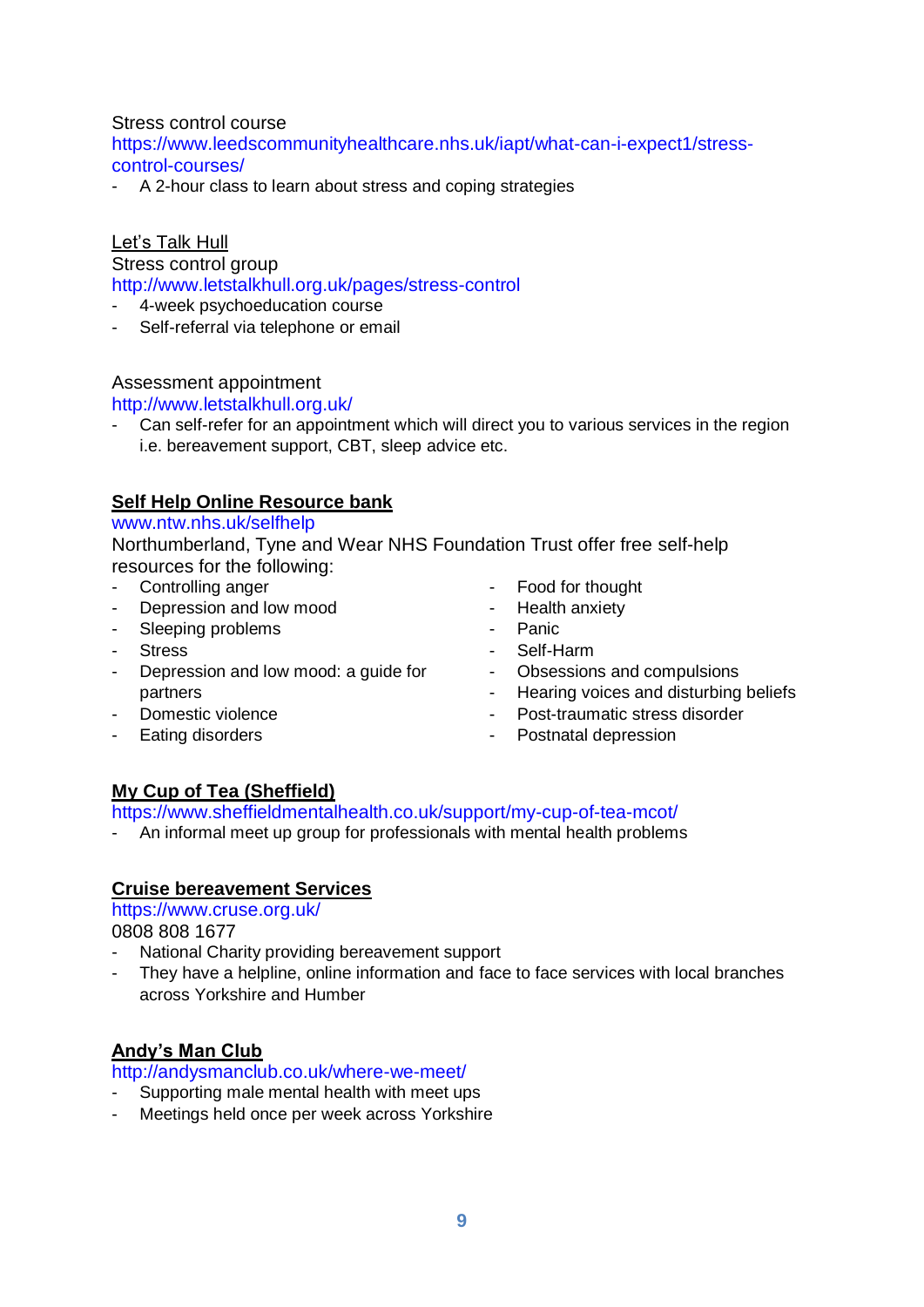### <span id="page-9-0"></span>**E-Learning resources**

### E-Learning via HEE

Building assertiveness in the workplace (30 - 60 minutes) [http://www.nwyhelearning.nhs.uk/elearning/yorksandhumber/shared/Assertiveness/P](http://www.nwyhelearning.nhs.uk/elearning/yorksandhumber/shared/Assertiveness/PREVIEW/a001_introduction_instructions.html) [REVIEW/a001\\_introduction\\_instructions.html](http://www.nwyhelearning.nhs.uk/elearning/yorksandhumber/shared/Assertiveness/PREVIEW/a001_introduction_instructions.html)

### Managing Stress in the Workplace (30 - 60 minutes)

[https://www.nwyhelearning.nhs.uk/elearning/yorksandhumber/shared/ManagingStres](https://www.nwyhelearning.nhs.uk/elearning/yorksandhumber/shared/ManagingStress/HTML/index.html) [s/HTML/index.html](https://www.nwyhelearning.nhs.uk/elearning/yorksandhumber/shared/ManagingStress/HTML/index.html)

### RCGP Well-being

#### <http://elearning.rcgp.org.uk/course/info.php?id=133>

An e-learning resource produced by the Royal college of GP for all healthcare professionals which covers stress, alcohol, nutrition, exercise and substance misuse

### Resilience for doctors

<http://resiliencefordoctors.com/>

Mixture of free and paid for webinars to support resilience for doctors

### Future Learn

<https://www.futurelearn.com/courses/professional-resilience>

- Professional Resilience: Building Skills to Thrive
- This course introduces the capabilities, skills and self-care practices that contribute to resilience

### BMJ Learning

<https://learning.bmj.com/learning/course-intro/.html?courseId=10063157>

- Range of modules on wellbeing offered by the BMA
- Topics include workload and time management, understanding resilience in the workplace and dealing with pressure in your foundation years

#### I-resilience

<http://www.robertsoncooper.com/iresilience/>

- Free validated personality questionnaire that provides an understanding of personal resilience
- It gives examples how this could impact on users' responses to demanding work situations

### <span id="page-9-1"></span>**Addiction resources**

### Alcoholics Anonymous

<https://www.alcoholics-anonymous.org.uk/>

Free support service

### British Doctors and Dentists Group

<http://www.bddg.org/>

- A free support service for doctors and dentists with addiction, and their families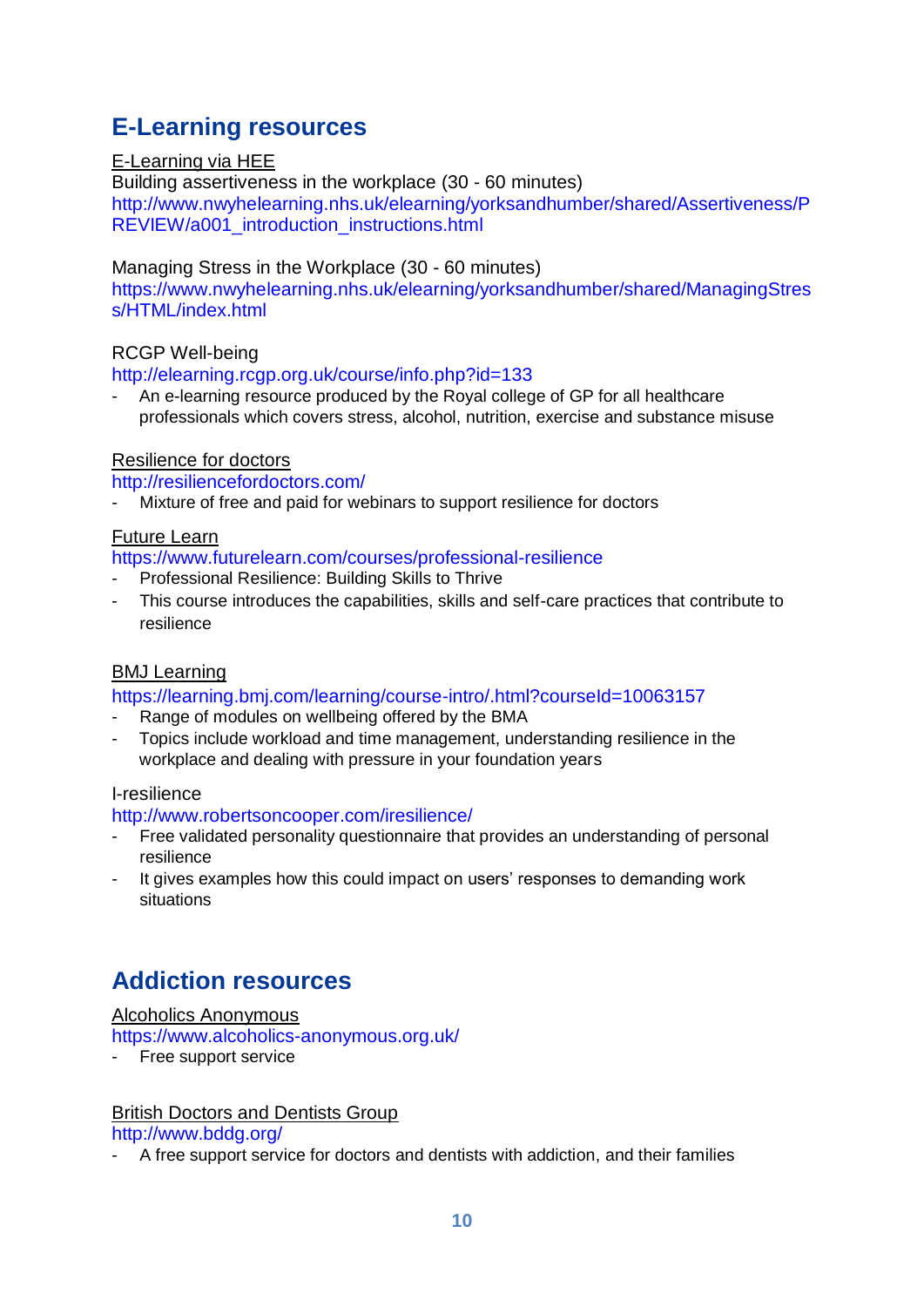### Cocaine Anonymous

<http://www.cauk.org.uk/index.asp>

Free support service

### International Doctors in Alcoholics Anonymous

<https://www.idaa.org/>

- A free support service for doctors with alcohol addiction, and their families

### Medical Council on Alcohol

<http://www.m-c-a.org.uk/Home/home>

- An independent charity of health professionals from all medical specialties dedicated to improving the understanding and management of alcohol-related health harm

### Sick Doctors Trust

<http://sick-doctors-trust.co.uk/>

- A service for doctors with alcohol or drug addiction which is accessed via helpline (0370 444 5163)

### <span id="page-10-0"></span>**Financial resources**

#### Tax relief on exams and training costs

[https://www.rcog.org.uk/en/careers-training/resources--support-for-trainees/useful](https://www.rcog.org.uk/en/careers-training/resources--support-for-trainees/useful-resources-for-trainees/tax-relief-on-exam-and-training-costs/)[resources-for-trainees/tax-relief-on-exam-and-training-costs/](https://www.rcog.org.uk/en/careers-training/resources--support-for-trainees/useful-resources-for-trainees/tax-relief-on-exam-and-training-costs/)

- The RCOG have produced guidance and example documents for claiming tax

### BMA Charities

<https://www.bma.org.uk/about-us/who-we-are/bma-charities>

- Two funds for supporting medical professionals in financial difficulty

### Help me, I'm a doctor!

<https://www.doctorshelp.org.uk/>

Financial support for doctors and their families

### Royal Medical Benevolent fund

#### <http://www.rmbf.org/health-and-wellbeing/>

Health and well-being area including information on careers, finances, practical help etc.

### Royal Medical Foundation

<http://www.royalmedicalfoundation.org/>

Support for doctors and their dependants

### The Cameron Fund

<http://www.cameronfund.org.uk/>

- A financial support fund specifically for GPs and their families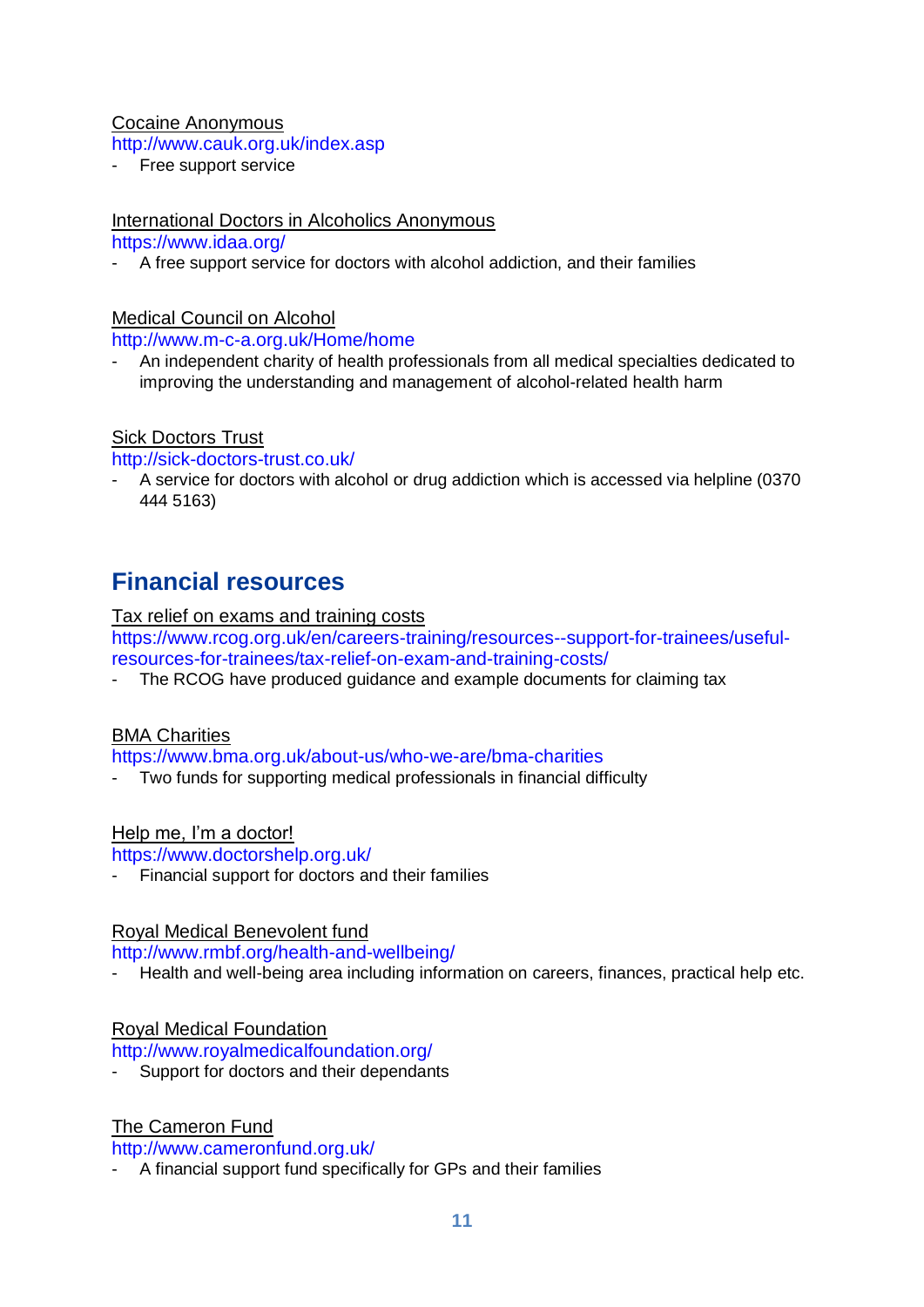### <span id="page-11-0"></span>**Career Resources**

#### Health Careers

<https://www.healthcareers.nhs.uk/>

- Information about the range of careers available in healthcare

#### Medical Forum

<http://www.medicalforum.com/>

An independent career support service for doctors and dentists

Royal Colleges

Many specialities have career guidance via their royal college

### <span id="page-11-1"></span>**Mindfulness Resources**

#### E-Learning for Healthcare

<https://www.e-lfh.org.uk/programmes/introduction-to-mindfulness/>

**Introduction to Mindfulness** 

### Future Learn

<https://www.futurelearn.com/courses/mindfulness-wellbeing-performance>

- Mindfulness for Wellbeing and Peak Performance
- Learn mindfulness techniques to reduce stress and improve your wellbeing and work/study performance

### Bangor centre for mindfulness

<https://www.bangor.ac.uk/mindfulness/audio/index.php.en>

Free web access quided mindfulness sessions

#### Headspace

<https://www.headspace.com/headspace-meditation-app>

- Daily mindfulness app
- 10-minute guided meditations
- Free sessions available

### <span id="page-11-2"></span>**Mobile Applications**

### Virtual Hopebox

<https://psyberguide.org/apps/virtual-hope-box/>

- Multi-media coping skill app designed for individuals with depression (particularly military service members)
- Includes distraction techniques, inspirational quotes, relaxation clips and anxiety management
- Free to access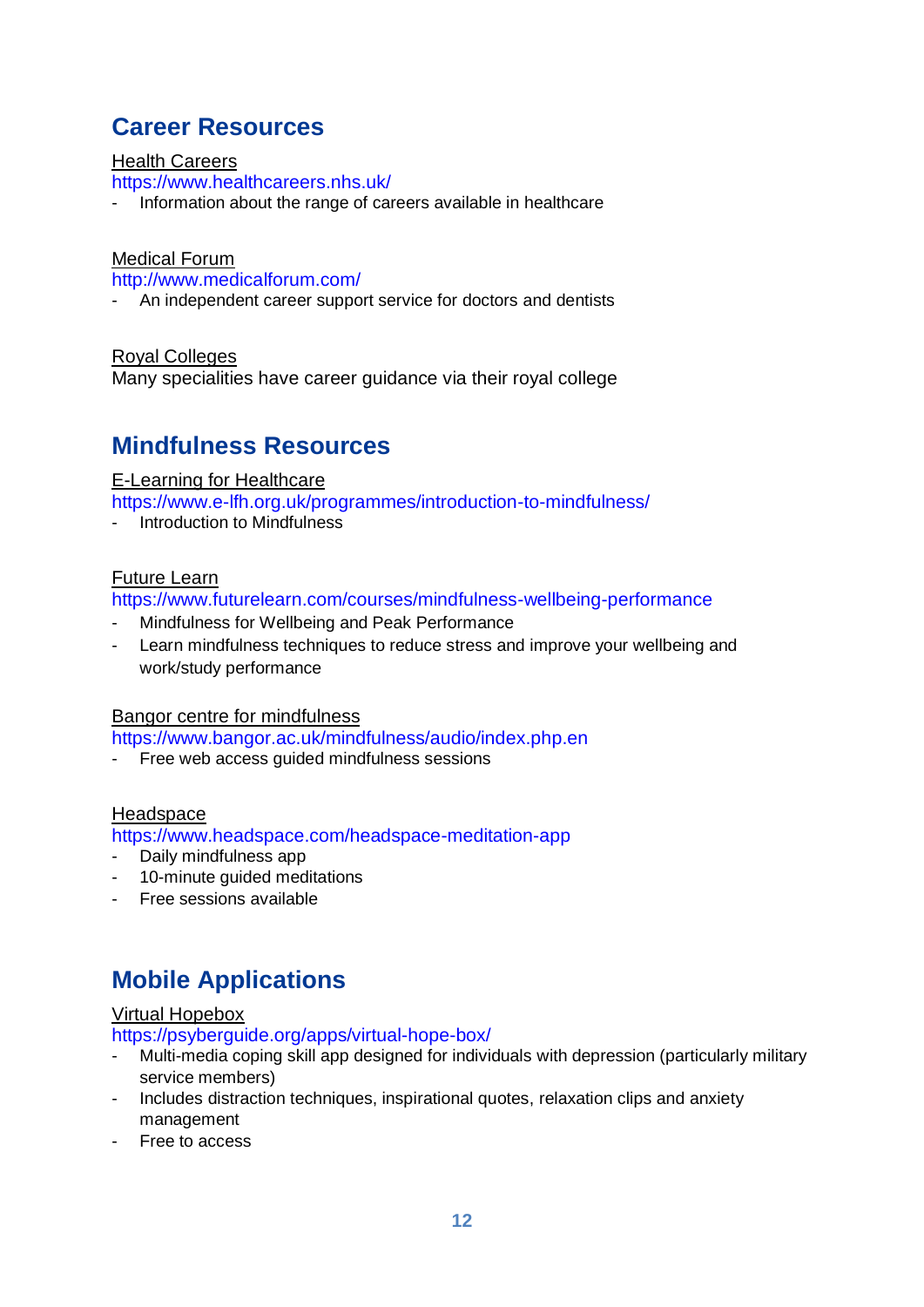### SAM app

<https://sam-app.org.uk/>

- Anxiety management app
- Free to access

### Medisafe

<https://www.medisafeapp.com/>

A medication reminder app which can support doctors to look after their physical health while working long or erratic shift patterns

### Super better

### <https://www.superbetter.com/>

- A game-based application developed to build resilience by boosting physical and emotional wellbeing
- It allows you to input and track personal goals

### 10% Happier

<https://www.tenpercent.com/mindfulness-meditation-the-basics/>

- Mindfulness meditation app and online podcast series

### <span id="page-12-0"></span>**TED talks**

Getting stuck in the negatives (and how to get unstuck) *Alison Ledgerwood* <https://www.youtube.com/watch?v=qbXtaIYRICE>

The power of believing that you can improve *Carol Dweck* [https://www.youtube.com/watch?v=\\_X0mgOOSpLU](https://www.youtube.com/watch?v=_X0mgOOSpLU)

How to fall up *Gregg Steinberg* <https://www.youtube.com/watch?v=WKLy71DO6CQ>

From stress to resilience *Raphael Rose* <https://www.youtube.com/watch?v=Q7vYuKvpneM>

Our healthcare systems are making doctors mentally ill *Zeshan Qureshi* <https://www.youtube.com/watch?v=uctoTk64GVM>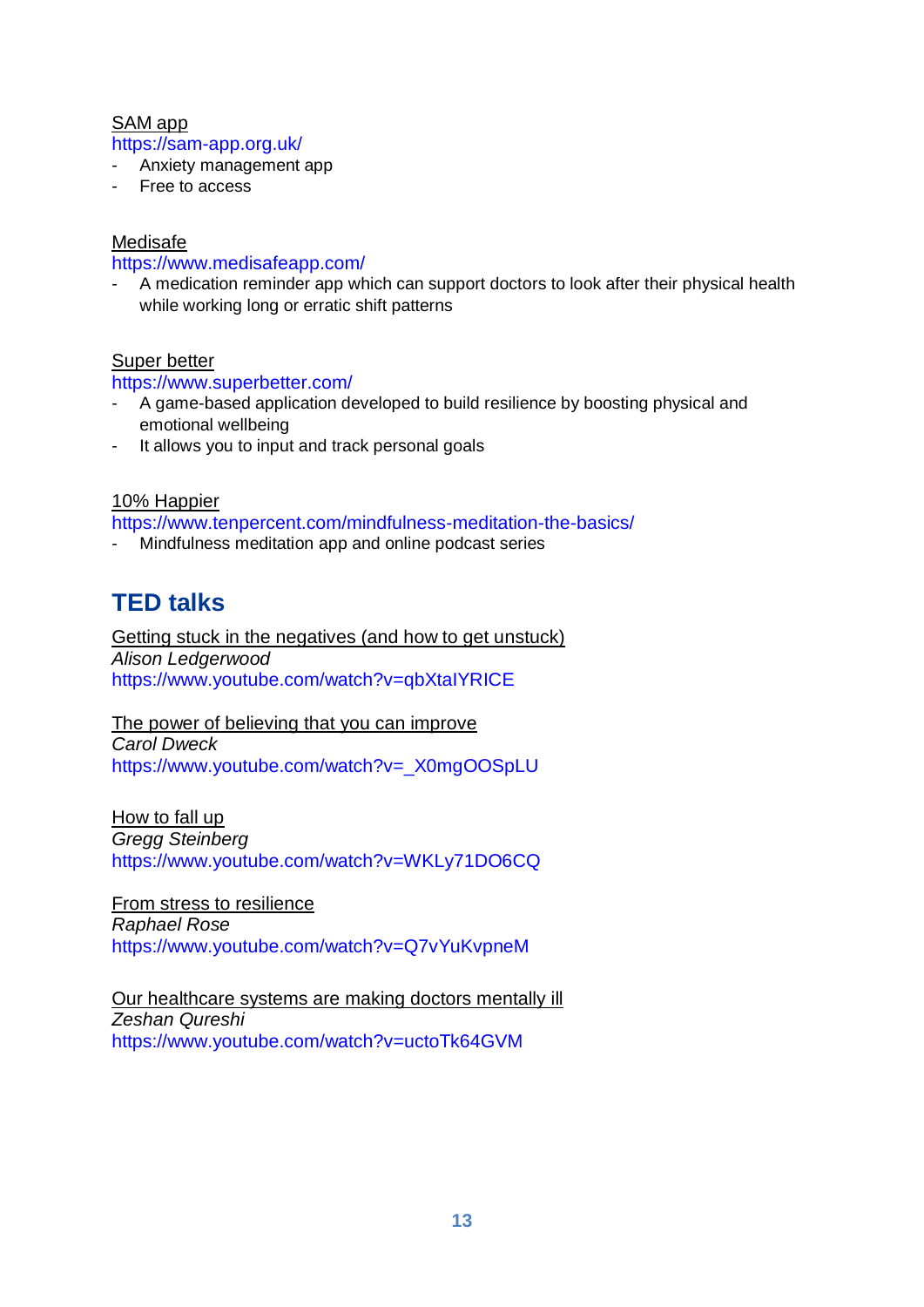### <span id="page-13-0"></span>**Reading resources**

The Happiness Trap *Russ Harris*



Chimp Management *Steve Peters*



The 7 Habits of Highly Effective People *Stephen Covey*



### The Resilience Factor *Karen Reivich*



**Legacy** *Autumn Kalquist*



S.U.M.O (Shut Up and Move On) *Paul Mcgee*



#### Time to Think *Nancy Kline*



The Secrets *Rhonda Byrne*



First Do No Harm: Being a Resilient Doctor in the 21st Century *Leanne Rowe*

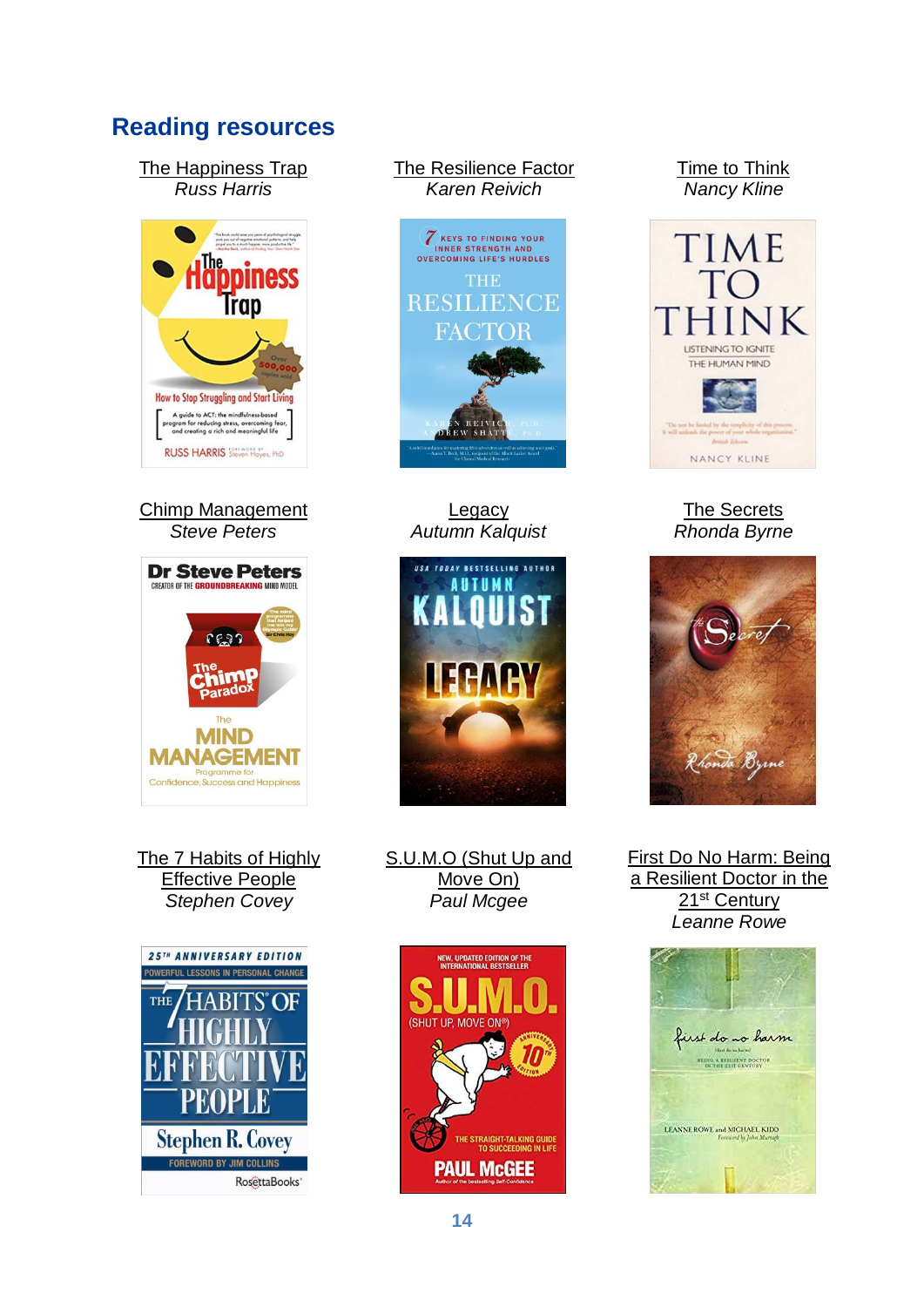### <span id="page-14-0"></span>**Podcasts**

Available through podcast apps (iOS and Android) as well as<https://player.fm/>

### **Outperform**

*Martin Soorjoo, mental performance coach*

This focuses on the proven strategies, tactics and insights of the world's elite performers and experts to enable you to perform at your best

### Resilience unravelled

*Russell Thackeray*

- Wide range of topics discussed to help you get the most from life and work

### The cut the crap show

*Ryan Caligirui*

- This podcast breaks down best-selling books including those on resilience into a "handful of golden nuggets"
- They aim to help you save time, present new information that can spark change in your life and help you to build resilience

### More than just mindfulness

*Robert Mitchell*

- A collection of weekly training sessions on meditation, mindfulness and resilience

### The tougher minds podcast – build better habits to be your best

*Jon Finn*

- Training through podcasts to help improve resilience, well-being and personal/team performance
- Covers all aspects of work, education and general life

### Meditation station

*Stin Hansen*

- Guided meditation covering a wide range of topics

### The resilience podcast

*Simon Maguire*

Series of interviews with inspirational individuals to find out how to strengthen our character and build resilience